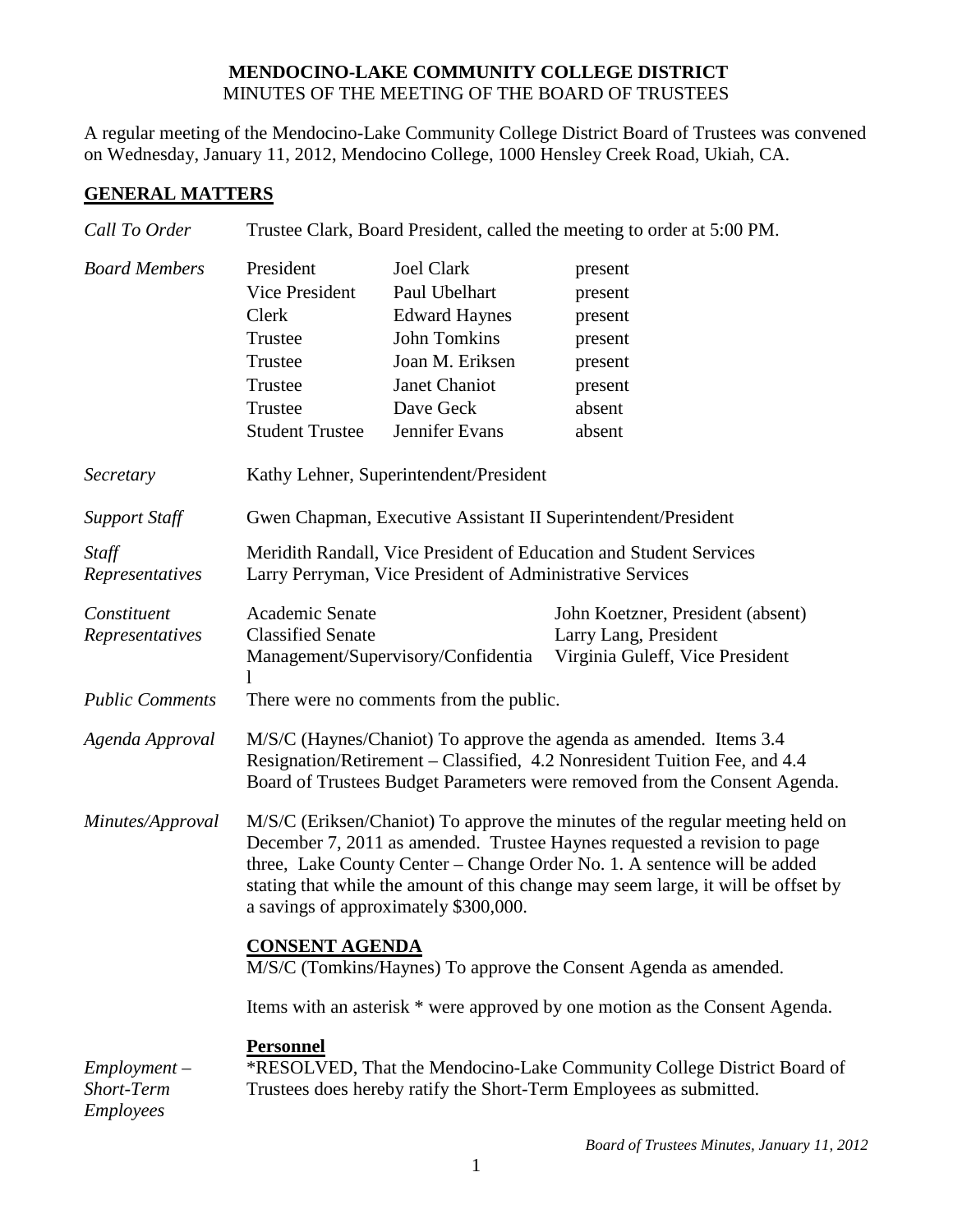| Employment<br>Part-Time Faculty                       | *RESOLVED, That the Mendocino-Lake Community College District Board of<br>Trustees does hereby ratify the list of Part-Time Faculty for the Spring 2012<br>Semester as submitted.                                                                                                                                                                                                                                                                                                                   |  |
|-------------------------------------------------------|-----------------------------------------------------------------------------------------------------------------------------------------------------------------------------------------------------------------------------------------------------------------------------------------------------------------------------------------------------------------------------------------------------------------------------------------------------------------------------------------------------|--|
| Volunteers                                            | *RESOLVED, That the Mendocino-Lake Community College District Board of<br>Trustees does hereby approve the list of volunteers as presented at the meeting.                                                                                                                                                                                                                                                                                                                                          |  |
| Resignation/<br>Retirement -<br>Classified            | Trustee Haynes requested this item be removed from the Consent Agenda to<br>initiate a discussion regarding possible recognition of all the pioneer employees.<br>Superintendent/President Lehner suggested honoring them during next year's<br>40th anniversary celebration which has not yet been planned.                                                                                                                                                                                        |  |
|                                                       | M/S/C (Tomkins/Haynes) RESOLVED, That the Mendocino-Lake Community<br>College District Board of Trustees does hereby ratify the resignations of<br>Geraldine Dutton and Marsha Sisneros, Financial Aid Technicians, effective<br>December 30, 2012.                                                                                                                                                                                                                                                 |  |
| $MLCCCBU-Side$<br>Letter                              | *RESOLVED, That the Mendocino-Lake Community College District Board of<br>Trustees does hereby ratify the side letter of December 8, 2011 between the<br>District and the Mendocino-Lake Community College Classified Bargaining<br>Unit (MLCCCBU/SEIU-Local 1021) regarding a four percent salary increase<br>effective January 1, 2012.                                                                                                                                                           |  |
| M/S/C - Agreement                                     | *RESOLVED, That the Mendocino-Lake Community College District Board of<br>Trustees does hereby ratify the December 12, 2011 agreement between the<br>District and the Management/Supervisory/Confidential Employees (M/S/C) for a<br>four percent salary increase effective January 1, 2012.                                                                                                                                                                                                        |  |
| Contract<br>Agreement - Vice<br>Presidents            | *RESOLVED, That the Mendocino-Lake Community College District Board of<br>Trustees does hereby approve a four percent salary increase for the Vice-<br>Presidents effective January 1, 2012.                                                                                                                                                                                                                                                                                                        |  |
| Reclassifications                                     | *RESOLVED, That the Mendocino-Lake Community College District Board of<br>Trustees does hereby approve reclassifications for Lois O'Rourke to Computer<br>Support Technician II and Steve Oliveria to Director of Maintenance and<br>Operations effective January 1, 2012.                                                                                                                                                                                                                          |  |
| Fiscal Report –<br>November 30,<br>2011               | <b>Other Items</b><br>*RESOLVED, That the Mendocino-Lake Community College District Board of<br>Trustees does hereby accept the fiscal report as presented.                                                                                                                                                                                                                                                                                                                                         |  |
| Proposed 2012-13<br>Nonresident<br><b>Tuition Fee</b> | Trustee Eriksen requested this item be removed from the Consent Agenda to<br>propose that the fee be the same as the average cost per semester unit, \$223.<br>Vice President Perryman presented a comparison of fees with contiguous<br>districts. Following discussion of other aspects such as nonresidents not<br>qualifying for in-state financial aid and comparisons between the costs for an in-<br>state resident student and nonresident student, the Board made the following<br>motion. |  |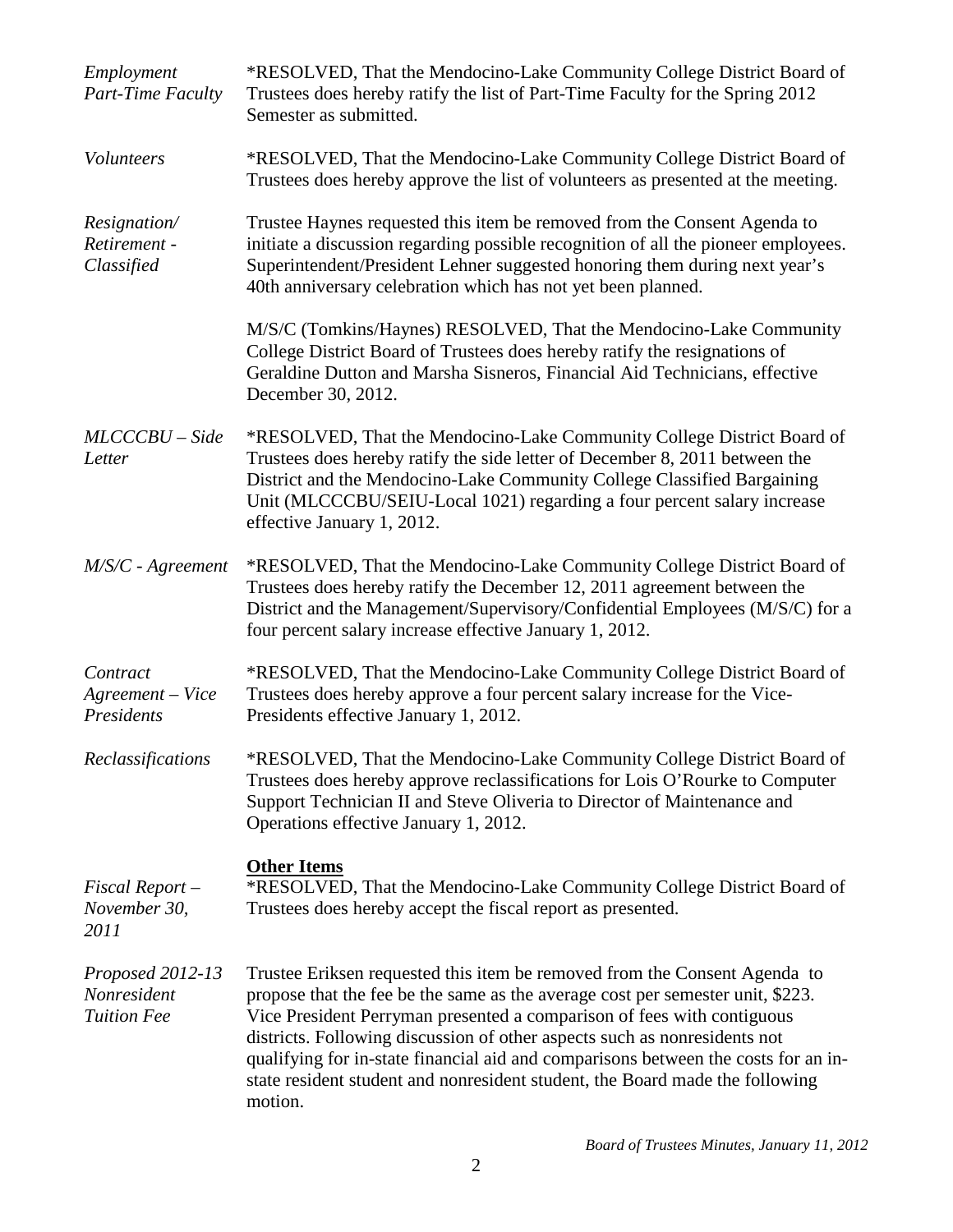|                                                                                                | M/S/C (Tomkins/Eriksen) RESOLVED, That the Mendocino-Lake Community<br>College District Board of Trustees does hereby adopt the 2012-2013 nonresident<br>tuition fee at \$200.                                                                                                                                                                                                                                                                                                  |  |  |
|------------------------------------------------------------------------------------------------|---------------------------------------------------------------------------------------------------------------------------------------------------------------------------------------------------------------------------------------------------------------------------------------------------------------------------------------------------------------------------------------------------------------------------------------------------------------------------------|--|--|
| Contracts and<br>Agreements-<br>Quarterly<br>Ratification                                      | *RESOLVED, That the Mendocino-Lake Community College District Board of<br>Trustees does hereby ratify the contracts and agreements as submitted.                                                                                                                                                                                                                                                                                                                                |  |  |
| <b>Budget Parameters</b><br>for 2012-13                                                        | Trustee Haynes requested this item be removed from the Consent Agenda to<br>propose a higher targeted ending fund balance than the 7% recommended by the<br>Superintendent/President.<br>Superintendent/President Lehner and Vice President Perryman stated that the<br>7% figure is an increase from the 5% in previous year's budget parameters and<br>is currently used in budget projections. Historically, the District's ending fund<br>balance has never been below 10%. |  |  |
|                                                                                                | M/S/C (Eriksen/Haynes) RESOLVED, That the Mendocino-Lake Community<br>College District Board of Trustees does hereby adopt the 2012-2013 Budget<br>Parameters as submitted.                                                                                                                                                                                                                                                                                                     |  |  |
| <b>Board Policy</b><br>Revisions                                                               | <b>ACTION ITEMS</b><br>M/S/C (Chaniot/Eriksen) RESOLVED, That the Mendocino-Lake Community<br>College District Board of Trustees does hereby approve the deletion of Policy<br>708 Industrial Accident and Illness Leave.                                                                                                                                                                                                                                                       |  |  |
|                                                                                                | M/S/C (Tomkins/Chaniot) RESOLVED, That the Mendocino-Lake Community<br>College District Board of Trustees does hereby approve the revisions to Policy<br>714 Employment and Assignment of Relatives of Employees (Nepotism) as<br>submitted.                                                                                                                                                                                                                                    |  |  |
| California<br>Community<br><b>College Trustees</b><br>(CCCT)<br>Nominations to<br><b>Board</b> | The Board thanked Trustee Chaniot for her dedication and work on the CCCT<br>Board.                                                                                                                                                                                                                                                                                                                                                                                             |  |  |
|                                                                                                | M/S/C (Eriksen/Tomkins) RESOLVED, That the Mendocino-Lake Community<br>College District Board of Trustees does hereby nominate Janet Chaniot to run<br>for re-election to the CCCT.                                                                                                                                                                                                                                                                                             |  |  |
| President's Report                                                                             | <b>INFORMATIONAL REPORTS</b><br>A written report was submitted by Superintendent/President Lehner. The<br>following was offered in addition:<br>The Policy on Prevention of Workplace Violence is currently in process<br>through the President's Policy Advisory Committee.<br>Two donations have been received – one for $$10,000$ for student success<br>and another for \$3,000 for the Sustainable Technology program.<br>The Inservice agenda was shared with Trustees.   |  |  |
| <b>Education</b> and                                                                           | A written report was submitted by Meridith Randall, Vice President of                                                                                                                                                                                                                                                                                                                                                                                                           |  |  |